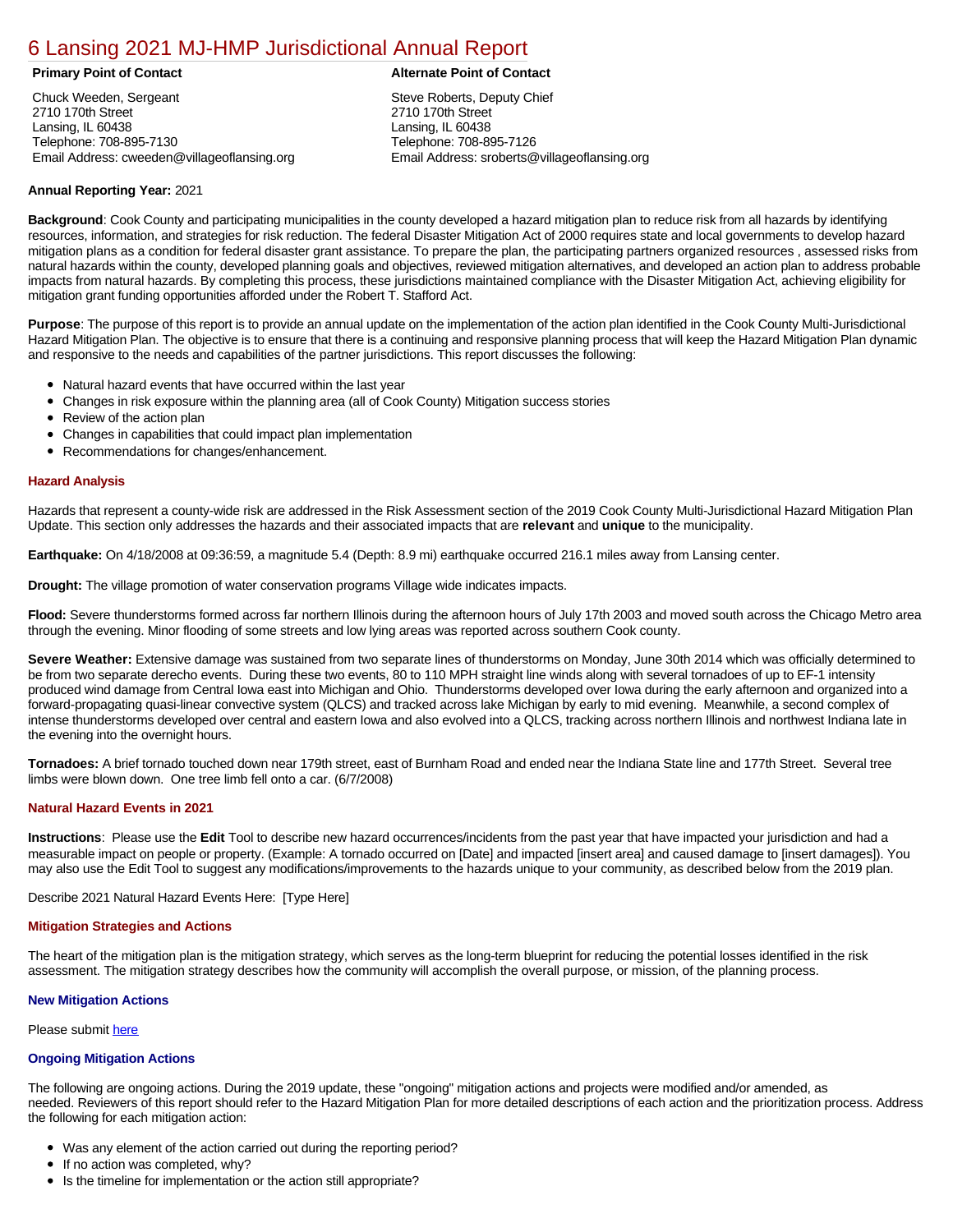If the action was completed, does it need to be changed or removed from the action plan?

| TABLE: HAZARD MITIGATION ACTION PLAN MATRIX                                                                                                                                                                                                                                                                                                                 |             |                                                                       |                                                                           |                                                                                                          |                         |                          |                              |                                                            |  |
|-------------------------------------------------------------------------------------------------------------------------------------------------------------------------------------------------------------------------------------------------------------------------------------------------------------------------------------------------------------|-------------|-----------------------------------------------------------------------|---------------------------------------------------------------------------|----------------------------------------------------------------------------------------------------------|-------------------------|--------------------------|------------------------------|------------------------------------------------------------|--|
| <b>Completion status legend:</b><br>$N = New$<br>$O =$ Action Ongoing toward Completion<br>$R =$ Want Removed from Annex<br>$C = Project Completed$<br>$X = No$ Action Taken                                                                                                                                                                                |             |                                                                       |                                                                           |                                                                                                          |                         |                          |                              |                                                            |  |
| 2021 Status                                                                                                                                                                                                                                                                                                                                                 | 2020 Status | 2019 Status                                                           | <b>Hazards</b><br><b>Mitigated</b>                                        | <b>Objectives</b><br>Met                                                                                 | Lead<br><b>Agencies</b> | <b>Estimated</b><br>Cost | Sources of<br><b>Funding</b> | <b>Timeline/Projected</b><br><b>Completion Date</b><br>(a) |  |
|                                                                                                                                                                                                                                                                                                                                                             |             |                                                                       |                                                                           | Action #1-Improve communications with purchase of mass notification system.                              |                         |                          |                              |                                                            |  |
| <b>Status Description:</b>                                                                                                                                                                                                                                                                                                                                  |             |                                                                       |                                                                           |                                                                                                          |                         |                          |                              |                                                            |  |
| $\blacksquare$                                                                                                                                                                                                                                                                                                                                              |             | Completed                                                             | All                                                                       | 5, 6                                                                                                     | Village                 | \$18,000/year;<br>Low    | 911 Funds                    | Completed                                                  |  |
|                                                                                                                                                                                                                                                                                                                                                             |             |                                                                       | Action #2-Raise public awareness about regional hazards.                  |                                                                                                          |                         |                          |                              |                                                            |  |
| <b>Status Description:</b>                                                                                                                                                                                                                                                                                                                                  |             |                                                                       |                                                                           |                                                                                                          |                         |                          |                              |                                                            |  |
|                                                                                                                                                                                                                                                                                                                                                             |             | Ongoing                                                               | All                                                                       | 5, 6                                                                                                     | Village                 | \$5000; Low              | <b>Grants/Gen Revenue</b>    | Ongoing                                                    |  |
| Action #3—Maintain political support for hazard mitigation and response programs.                                                                                                                                                                                                                                                                           |             |                                                                       |                                                                           |                                                                                                          |                         |                          |                              |                                                            |  |
| <b>Status Description:</b>                                                                                                                                                                                                                                                                                                                                  |             |                                                                       |                                                                           |                                                                                                          |                         |                          |                              |                                                            |  |
|                                                                                                                                                                                                                                                                                                                                                             |             | Ongoing                                                               | All                                                                       | 1, 6                                                                                                     | Village                 | Low                      | Gen Revenue                  | Ongoing                                                    |  |
|                                                                                                                                                                                                                                                                                                                                                             |             |                                                                       |                                                                           | Action #4-Maintain and improve infrastructure throughout the Village of Lansing.                         |                         |                          |                              |                                                            |  |
| <b>Status Description:</b>                                                                                                                                                                                                                                                                                                                                  |             |                                                                       |                                                                           |                                                                                                          |                         |                          |                              |                                                            |  |
|                                                                                                                                                                                                                                                                                                                                                             |             | Ongoing                                                               | All                                                                       | 1, 2, 5, 6, 7, 10                                                                                        | Village                 | High                     | CIP, Bonds, Grants           | Long-term                                                  |  |
|                                                                                                                                                                                                                                                                                                                                                             |             |                                                                       | Action #5-Promote water conservation programs Village wide.               |                                                                                                          |                         |                          |                              |                                                            |  |
| <b>Status Description:</b>                                                                                                                                                                                                                                                                                                                                  |             |                                                                       |                                                                           |                                                                                                          |                         |                          |                              |                                                            |  |
| $\overline{a}$                                                                                                                                                                                                                                                                                                                                              |             | Completed                                                             | Drought                                                                   | 3, 8, 9                                                                                                  | Village                 | Low                      | Gen Revenue                  | Completed                                                  |  |
|                                                                                                                                                                                                                                                                                                                                                             |             | <b>Action #6—Evaluate critical facilities and retrofit as needed.</b> |                                                                           |                                                                                                          |                         |                          |                              |                                                            |  |
| <b>Status Description:</b>                                                                                                                                                                                                                                                                                                                                  |             |                                                                       |                                                                           |                                                                                                          |                         |                          | Gen Revenue,                 |                                                            |  |
|                                                                                                                                                                                                                                                                                                                                                             |             | Ongoing                                                               | Earthquake                                                                | 1, 2, 7, 10                                                                                              | Village                 | Medium                   | Grants                       | Long-term                                                  |  |
|                                                                                                                                                                                                                                                                                                                                                             |             | Action #7-Promote purchase of earthquake insurance.                   |                                                                           |                                                                                                          |                         |                          |                              |                                                            |  |
| <b>Status Description:</b>                                                                                                                                                                                                                                                                                                                                  |             |                                                                       |                                                                           |                                                                                                          |                         |                          |                              |                                                            |  |
|                                                                                                                                                                                                                                                                                                                                                             |             | Ongoing                                                               | Earthquake                                                                | 1, 2                                                                                                     | Village                 | Low                      | General funds                | General funds                                              |  |
|                                                                                                                                                                                                                                                                                                                                                             |             |                                                                       |                                                                           | Action #8—Maintain/enhance Community Rating System (CRS) classification to reduce flood insurance rates. |                         |                          |                              |                                                            |  |
| <b>Status Description:</b>                                                                                                                                                                                                                                                                                                                                  |             |                                                                       |                                                                           |                                                                                                          |                         |                          |                              |                                                            |  |
|                                                                                                                                                                                                                                                                                                                                                             |             | Ongoing                                                               | Flood                                                                     | 7, 9, 11                                                                                                 | Village                 | Low                      | Grants/General<br>funds      | Ongoing                                                    |  |
| Action #9-Maintain in "Good Standing" within the National Flood Insurance Program by implementing programs that meet or exceed the minimum NFIP<br>requirements. This includes enforcing an adopted flood damage prevention ordinance, updating floodplain maps, and providing public assistance and<br>information on floodplain requirements and impacts. |             |                                                                       |                                                                           |                                                                                                          |                         |                          |                              |                                                            |  |
| <b>Status Description:</b>                                                                                                                                                                                                                                                                                                                                  |             |                                                                       |                                                                           |                                                                                                          |                         |                          |                              |                                                            |  |
|                                                                                                                                                                                                                                                                                                                                                             |             | Ongoing                                                               | Flood                                                                     | 4, 6, 9                                                                                                  | Village                 | Low                      | General funds                | Ongoing                                                    |  |
|                                                                                                                                                                                                                                                                                                                                                             |             | Action #10-Upgrade/retrofit pump stations at 170th Street.            |                                                                           |                                                                                                          |                         |                          |                              |                                                            |  |
| <b>Status Description:</b>                                                                                                                                                                                                                                                                                                                                  |             |                                                                       |                                                                           |                                                                                                          |                         |                          |                              |                                                            |  |
|                                                                                                                                                                                                                                                                                                                                                             |             | Ongoing                                                               | Flood                                                                     | 1, 2, 9, 11                                                                                              | Village                 | \$200,000;<br>Medium     | General funds                | Long-term                                                  |  |
|                                                                                                                                                                                                                                                                                                                                                             |             | Action #11-Tree removal and erosion control                           |                                                                           |                                                                                                          |                         |                          |                              |                                                            |  |
| <b>Status Description:</b>                                                                                                                                                                                                                                                                                                                                  |             |                                                                       |                                                                           |                                                                                                          |                         |                          |                              |                                                            |  |
|                                                                                                                                                                                                                                                                                                                                                             |             | Ongoing                                                               | Flood                                                                     | 1, 2, 9, 11                                                                                              | Village                 | \$500,000;<br>Medium     | General<br>funds/Grants      | Short-term                                                 |  |
|                                                                                                                                                                                                                                                                                                                                                             |             |                                                                       | Action #12-Replace two existing lift stations at Paxton Ave and Fernwood. |                                                                                                          |                         |                          |                              |                                                            |  |
| <b>Status Description:</b>                                                                                                                                                                                                                                                                                                                                  |             |                                                                       |                                                                           |                                                                                                          |                         |                          |                              |                                                            |  |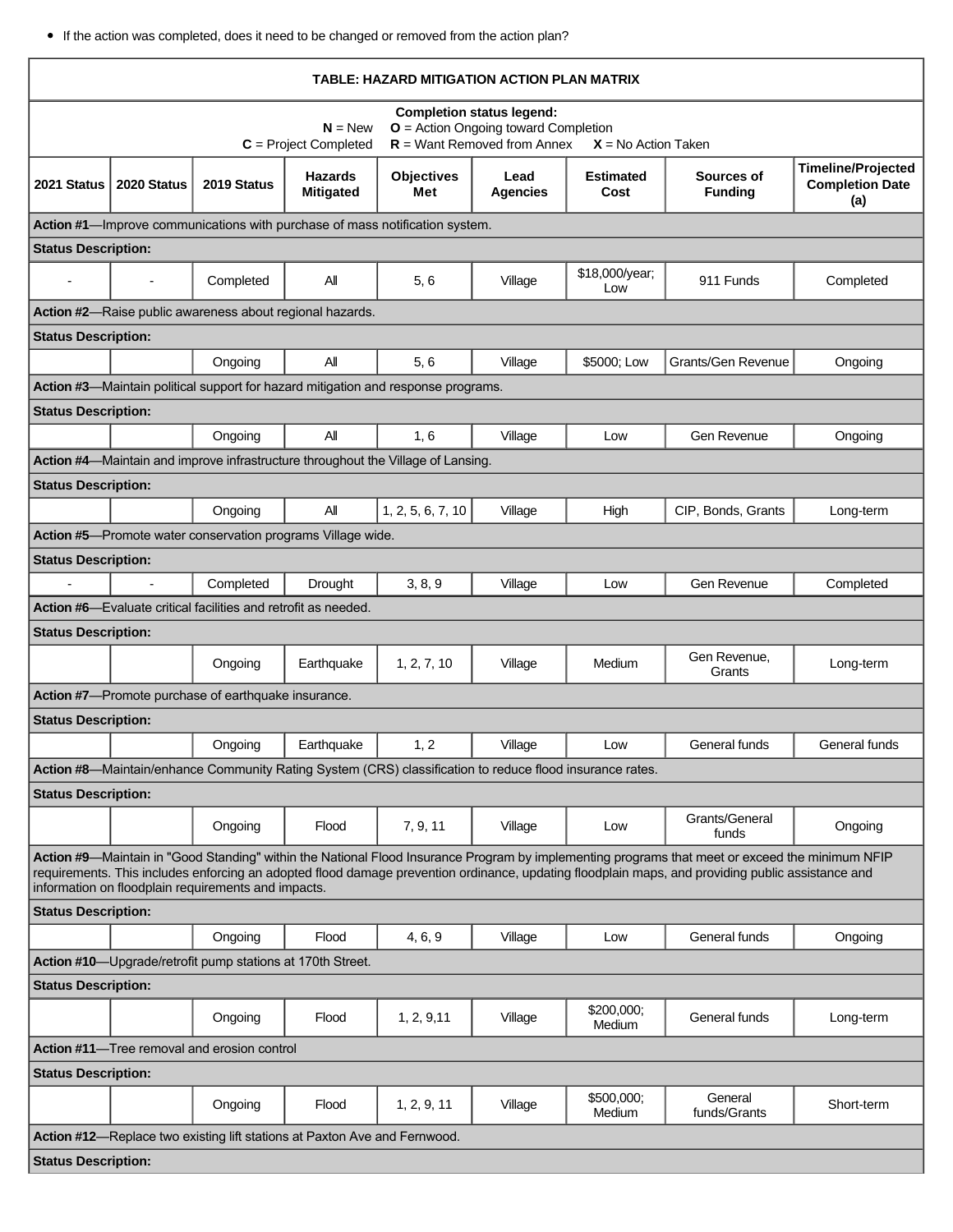|                                                                                                                                                    |                                      | Completed                                          | Flood                                                                      | 1, 2, 9, 11                                                                               | Village, MWRD     | \$1,150,000:<br>High     | CIP, Bonds, MWRD-<br>phase-II, Grants          | Completed                              |  |  |
|----------------------------------------------------------------------------------------------------------------------------------------------------|--------------------------------------|----------------------------------------------------|----------------------------------------------------------------------------|-------------------------------------------------------------------------------------------|-------------------|--------------------------|------------------------------------------------|----------------------------------------|--|--|
|                                                                                                                                                    |                                      | Action #13-Address encroachment areas along river. |                                                                            |                                                                                           |                   |                          |                                                |                                        |  |  |
| <b>Status Description:</b>                                                                                                                         |                                      |                                                    |                                                                            |                                                                                           |                   |                          |                                                |                                        |  |  |
|                                                                                                                                                    |                                      | Ongoing                                            | Flood                                                                      | 1, 2, 9, 11                                                                               | Village           | \$90,000:<br>Medium      | General<br>funds/Grants                        | Short-term                             |  |  |
|                                                                                                                                                    | Action #14-Sewer separation project. |                                                    |                                                                            |                                                                                           |                   |                          |                                                |                                        |  |  |
| <b>Status Description:</b>                                                                                                                         |                                      |                                                    |                                                                            |                                                                                           |                   |                          |                                                |                                        |  |  |
|                                                                                                                                                    |                                      | Ongoing                                            | Flood                                                                      | 1, 2, 9, 11                                                                               | Village, MWRD     | \$7,000,000;<br>High     | CIP, Bonds, MWRD-<br>phase-II, Grants          | Long-term                              |  |  |
| Action #15-Address failing culvert in North Creek.                                                                                                 |                                      |                                                    |                                                                            |                                                                                           |                   |                          |                                                |                                        |  |  |
| <b>Status Description:</b>                                                                                                                         |                                      |                                                    |                                                                            |                                                                                           |                   |                          |                                                |                                        |  |  |
|                                                                                                                                                    |                                      | Ongoing                                            | Flood                                                                      | 1, 2, 9, 11                                                                               | Village, MWRD     | \$8,000,000;<br>High     | CIP, Bonds, MWRD-<br>phase-II, Grants          | Long-term                              |  |  |
|                                                                                                                                                    |                                      | Action #16-Replace Erfert Park pump station.       |                                                                            |                                                                                           |                   |                          |                                                |                                        |  |  |
| <b>Status Description:</b>                                                                                                                         |                                      |                                                    |                                                                            |                                                                                           |                   |                          |                                                |                                        |  |  |
| $\overline{\phantom{a}}$                                                                                                                           | $\blacksquare$                       | Completed                                          | Flood                                                                      | 1, 2, 9, 11                                                                               | Village, MWRD     | \$150,000;<br>Medium     | General<br>funds/Grants                        | Completed                              |  |  |
|                                                                                                                                                    |                                      |                                                    | Action #17-Bury utility cables to reduce the possibility of power outages. |                                                                                           |                   |                          |                                                |                                        |  |  |
| <b>Status Description:</b>                                                                                                                         |                                      |                                                    |                                                                            |                                                                                           |                   |                          |                                                |                                        |  |  |
|                                                                                                                                                    |                                      | Ongoing                                            | Severe<br>Weather                                                          | 1, 2, 5, 7, 8, 10                                                                         | Com-Ed            | \$20,000,000;<br>High    | Grants/Gen funding                             | Long-term                              |  |  |
|                                                                                                                                                    |                                      |                                                    |                                                                            | Action #18-Improve early warning systems with sirens and mass notification system         |                   |                          |                                                |                                        |  |  |
| <b>Status Description:</b>                                                                                                                         |                                      |                                                    |                                                                            |                                                                                           |                   |                          |                                                |                                        |  |  |
|                                                                                                                                                    | $\overline{a}$                       | Completed                                          | All                                                                        | 1, 2, 5, 6                                                                                | Village           | \$20,000/year;<br>Medium | 911 fund/Grants                                | Completed                              |  |  |
|                                                                                                                                                    |                                      |                                                    |                                                                            | Action #19—Improve on current procedures for treating roads during winter storms.         |                   |                          |                                                |                                        |  |  |
| <b>Status Description:</b>                                                                                                                         |                                      |                                                    |                                                                            |                                                                                           |                   |                          |                                                |                                        |  |  |
| $\overline{a}$                                                                                                                                     |                                      | Completed                                          | Severe Winter<br>Weather                                                   | 1, 2, 3, 5,                                                                               | Village           | Medium                   | Grants/Gen funding                             | Completed                              |  |  |
|                                                                                                                                                    |                                      |                                                    |                                                                            | Action #20-Reinforce current structures to withstand minimum wind speeds.                 |                   |                          |                                                |                                        |  |  |
| <b>Status Description:</b>                                                                                                                         |                                      |                                                    |                                                                            |                                                                                           |                   |                          |                                                |                                        |  |  |
|                                                                                                                                                    |                                      | Ongoing                                            | Tornadoes                                                                  | 1, 2, 3, 6, 7                                                                             | Village           | High                     | Grants/Gen funding                             | Long-term                              |  |  |
|                                                                                                                                                    |                                      |                                                    |                                                                            | Action #21-Promote the building of safe rooms in schools and new construction.            |                   |                          |                                                |                                        |  |  |
| <b>Status Description:</b>                                                                                                                         |                                      |                                                    |                                                                            |                                                                                           |                   |                          |                                                |                                        |  |  |
|                                                                                                                                                    |                                      | Ongoing                                            | Tornadoes                                                                  | 2, 3, 7, 10                                                                               | Village           | High                     | Grants                                         | Long-term                              |  |  |
| Action #22-Integrate the hazard mitigation plan into other plans, programs, or resources that dictate land use or redevelopment.                   |                                      |                                                    |                                                                            |                                                                                           |                   |                          |                                                |                                        |  |  |
| <b>Status Description:</b>                                                                                                                         |                                      |                                                    |                                                                            |                                                                                           |                   |                          |                                                |                                        |  |  |
|                                                                                                                                                    |                                      | Ongoing                                            | All                                                                        | 1, 4, 6, 8                                                                                | Village           | Low                      | Gen Revenue                                    | Ongoing                                |  |  |
| Action #23—When appropriate, support retrofitting, purchase, or relocation of structures in hazard-prone areas to prevent future structure damage. |                                      |                                                    |                                                                            |                                                                                           |                   |                          |                                                |                                        |  |  |
| <b>Status Description:</b>                                                                                                                         |                                      |                                                    |                                                                            |                                                                                           |                   |                          |                                                |                                        |  |  |
|                                                                                                                                                    |                                      | Ongoing                                            | All                                                                        | 7, 13                                                                                     | Village           | High                     | <b>FEMA Hazard</b><br><b>Mitigation Grants</b> | Long-term<br>(depending on<br>funding) |  |  |
|                                                                                                                                                    |                                      |                                                    |                                                                            | Action #24-Continue to support the countywide actions identified in this plan.            |                   |                          |                                                |                                        |  |  |
| <b>Status Description:</b>                                                                                                                         |                                      |                                                    |                                                                            |                                                                                           |                   |                          |                                                |                                        |  |  |
|                                                                                                                                                    |                                      | Ongoing                                            | All                                                                        | All                                                                                       | Village           | Low                      | <b>General Fund</b>                            | Short- and long-term                   |  |  |
|                                                                                                                                                    |                                      |                                                    |                                                                            | Action #25-Actively participate in the plan maintenance strategy identified in this plan. |                   |                          |                                                |                                        |  |  |
| <b>Status Description:</b>                                                                                                                         |                                      |                                                    |                                                                            |                                                                                           |                   |                          |                                                |                                        |  |  |
|                                                                                                                                                    |                                      | Ongoing                                            | All                                                                        | 3, 4, 6                                                                                   | DHSEM,<br>Village | Low                      | <b>General Fund</b>                            | Short-term                             |  |  |
|                                                                                                                                                    | Action #26-Back-up generators        |                                                    |                                                                            |                                                                                           |                   |                          |                                                |                                        |  |  |